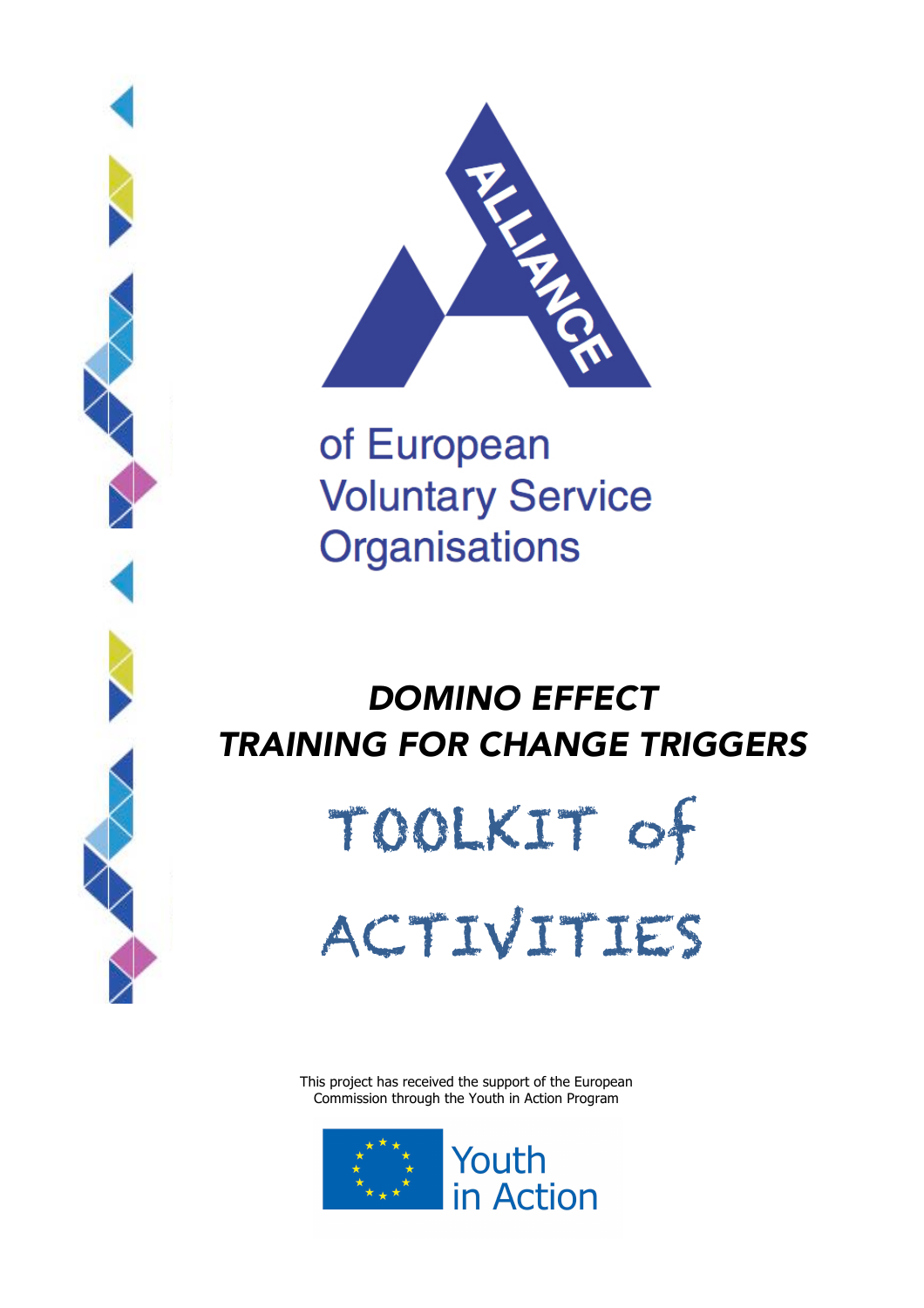

#### Sunday, June 5<sup>th</sup>

First evening was a welcome evening and therefore we prepared several icebreakers and games to get to know each-other, before starting wit the official programme on the following day.

- 17.00 18.00 Arrival of participants, registration 18.00 - 19.00 Name games
- 19.00 20.30 Dinner
- 20.30 21.30 Introduction games

| Title              | Position on the Line                                                                                                                                                                                                                                                                                                                                 |
|--------------------|------------------------------------------------------------------------------------------------------------------------------------------------------------------------------------------------------------------------------------------------------------------------------------------------------------------------------------------------------|
| Tool type          | Icebreaker                                                                                                                                                                                                                                                                                                                                           |
| Tool topic/s       | Getting to know each other                                                                                                                                                                                                                                                                                                                           |
| Aim                | Making participants more comfortable with each other and realizing common<br>points.                                                                                                                                                                                                                                                                 |
| Material<br>needed | Painters tape to make the line on the floor                                                                                                                                                                                                                                                                                                          |
| <b>Duration</b>    | 15'                                                                                                                                                                                                                                                                                                                                                  |
| <b>Description</b> | The participants are asked to get in a line (in the circle) according to the initial<br>letter of their first names without talking. As a second step, they need to repeat<br>the task according to the date of birth in the year.                                                                                                                   |
| <b>Evaluation</b>  | At first, the group had some problems finding a way to communicate with each<br>other without talking. In both games, there were a couple of 'leading'<br>participants arranging the other participants in the correct order. When we<br>talked about it afterwards, the participants concluded this method was about<br>teamwork and communication. |

| Title     | Finding commonalities |
|-----------|-----------------------|
| Tool type | Icebreaker            |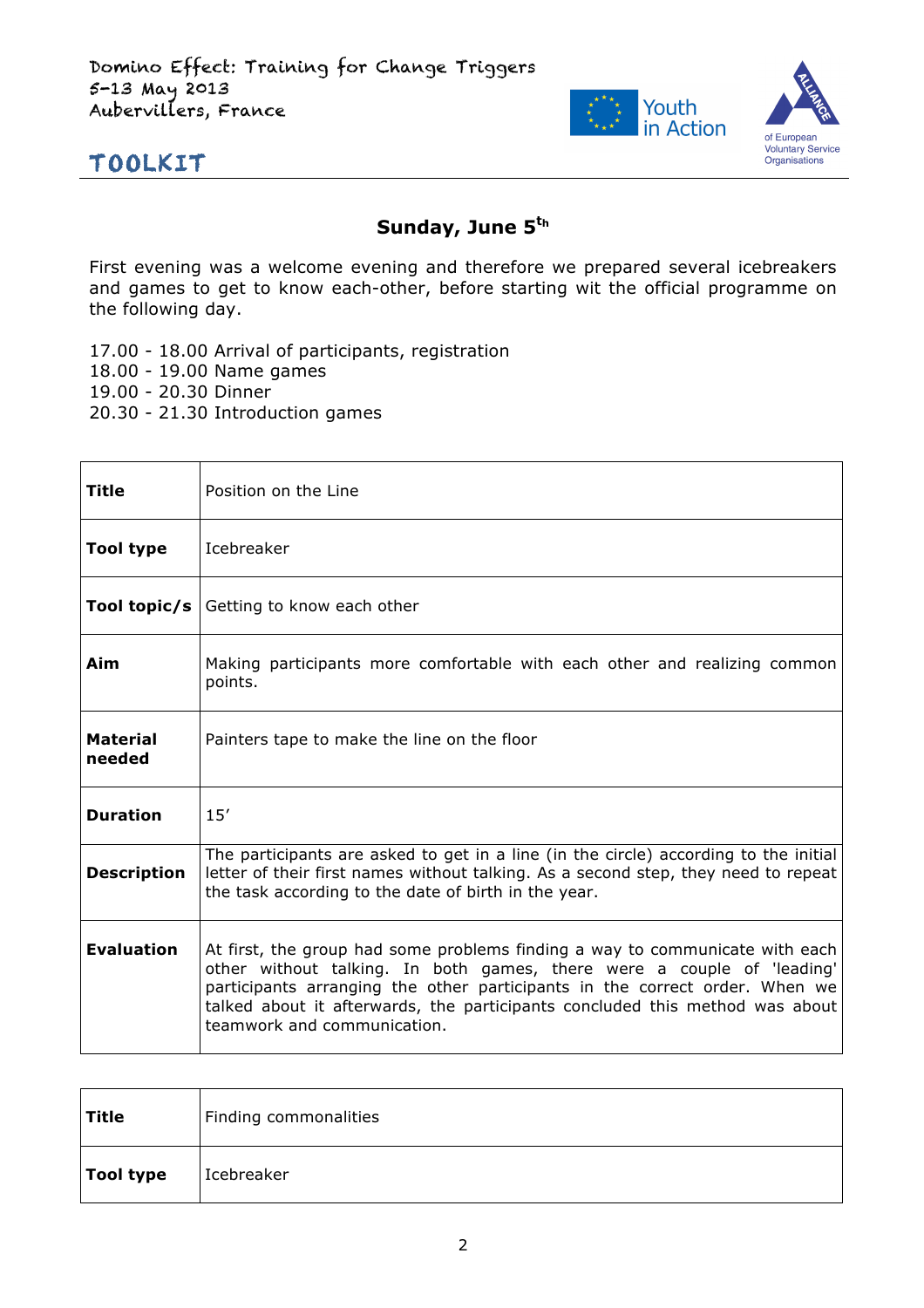

| Aim                       | Making participants more comfortable with each other and realizing common<br>points.                                                                                                                                                                                                                                                                                                                                                                                                                                                   |
|---------------------------|----------------------------------------------------------------------------------------------------------------------------------------------------------------------------------------------------------------------------------------------------------------------------------------------------------------------------------------------------------------------------------------------------------------------------------------------------------------------------------------------------------------------------------------|
| <b>Material</b><br>needed | Pen and paper for all participants                                                                                                                                                                                                                                                                                                                                                                                                                                                                                                     |
| <b>Duration</b>           | 30 min.                                                                                                                                                                                                                                                                                                                                                                                                                                                                                                                                |
| <b>Description</b>        | Participants are instructed to move around the room and speak with different<br>persons, finding out something they have in common (love for strong coffee,<br>reggae music, etc.). This can continue until everyone spoke with everyone, or<br>for a set amount of time, say 15/20 min. if the group is big. In the end, several<br>participants read out the names on her/his list, one by one, pointing out who is<br>the person and what did they have in common.                                                                  |
| <b>Evaluation</b>         | The method functioned as expected with two minor comments: The group was<br>quite big, so we added the time constriction, which in turn added a surprisingly<br>nice element of "who talked to most people? You 'win' and read out your<br>points.". This element should not be mentioned in the beginning to avoid<br>competition. The other comment is acoustics. Sounds and talk in the room<br>amplify and silt, which is bad when more than 2 persons are talking. Absolutely<br>exhaustingly horrible when 14 pairs are talking. |

| Title              | Group portrait                                                                                                                                                                                                                                                                                                                                                                                                                                                                                                                                                                     |
|--------------------|------------------------------------------------------------------------------------------------------------------------------------------------------------------------------------------------------------------------------------------------------------------------------------------------------------------------------------------------------------------------------------------------------------------------------------------------------------------------------------------------------------------------------------------------------------------------------------|
| Tool type          | Icebreaker                                                                                                                                                                                                                                                                                                                                                                                                                                                                                                                                                                         |
| Aim                | Making people more comfortable with each other                                                                                                                                                                                                                                                                                                                                                                                                                                                                                                                                     |
| Material<br>needed | Paper and pens                                                                                                                                                                                                                                                                                                                                                                                                                                                                                                                                                                     |
| <b>Duration</b>    | $15 \text{ min}$                                                                                                                                                                                                                                                                                                                                                                                                                                                                                                                                                                   |
| <b>Description</b> | All participants stand in two lines looking at each other. Everyone has to have a<br>person in front of him/her. We all sit down on the floor and one side of the group<br>gets the task to pose, while the other part of the group should start drawing<br>them. The idea is that all the members of one side do every portrait. So<br>everyone should start drawing the person across of him/her and after 15-20<br>seconds timekeeper should say CHANGE when they have to change their sitting<br>position going to the next paper. And so on until everyone returns to his/her |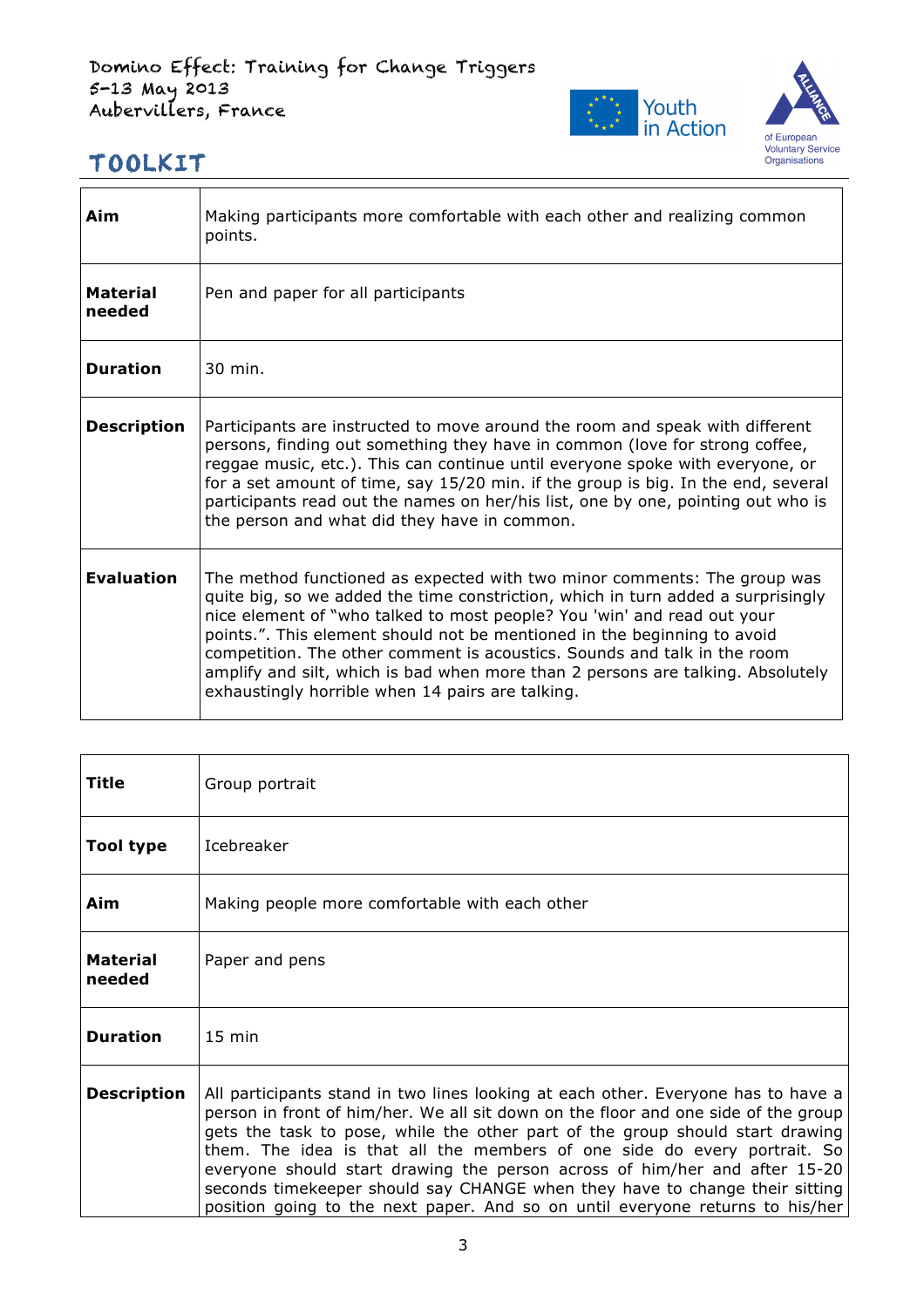

paper. After first group is done drawing, they should stay sitting and posing while the other group goes through the same process.

#### **Monday, June 6th**

Second day was dedicated to the information around the training, teambuilding and first workshop that weh ad and that was related to the trainers' skills was on icebreakers and name games – what are they, why do we use them, how to present them, what to take in consideration while presenting them.

- *7.15 - 9.00 Breakfast* 9.00 - 10.30 Icebreakers and Name games *10.30 - 11.00 Break* 11.00 - 12.30 Expectations / Schedule / Communication in the group *12.30 - 14.00 Lunch* 14.00 - 16.00 Team-building activites *16.00 - 16.30 Break* 16.30 - 19.00 Energizers (presentation, practice and analysis) in NFE 19.00 - 19.30 Reflection groups
- *19.30 - 21.00 Dinner*

| Title                     | Big Ben                                                                                                                                                                                                                                                                                                                                                                                                                                                                                                                                                                                                                                                                                                                                                                                                                     |
|---------------------------|-----------------------------------------------------------------------------------------------------------------------------------------------------------------------------------------------------------------------------------------------------------------------------------------------------------------------------------------------------------------------------------------------------------------------------------------------------------------------------------------------------------------------------------------------------------------------------------------------------------------------------------------------------------------------------------------------------------------------------------------------------------------------------------------------------------------------------|
| <b>Tool type</b>          | Getting to know each other exercise                                                                                                                                                                                                                                                                                                                                                                                                                                                                                                                                                                                                                                                                                                                                                                                         |
| Aim                       | Learning each others names and getting comfortable within the group                                                                                                                                                                                                                                                                                                                                                                                                                                                                                                                                                                                                                                                                                                                                                         |
| <b>Material</b><br>needed | Papers and pens                                                                                                                                                                                                                                                                                                                                                                                                                                                                                                                                                                                                                                                                                                                                                                                                             |
| <b>Duration</b>           | 45'                                                                                                                                                                                                                                                                                                                                                                                                                                                                                                                                                                                                                                                                                                                                                                                                                         |
| <b>Description</b>        | 1. Everyone gets a paper and pen and instruction to draw a clock with<br>hours from 1 till 12.<br>2. First task is to go around and make appointments with other people,<br>taking care that if person A makes appointment with person B, they have<br>their names at the same hour, which is very important for the second<br>round of the games.<br>3. Once everyone is done and has 12 different names, one for each hour,<br>people get a task to listen to the Big Ben's announcements. Facilitator of<br>the game is Big Ben. Once facilitator says "DING DONG - It's 8 o'clock",<br>pax. should check who do they have appointment with and go to this<br>person and tell each other something about themselves. But not just<br>anything. For each hour there is different question coming from the<br>facilitator. |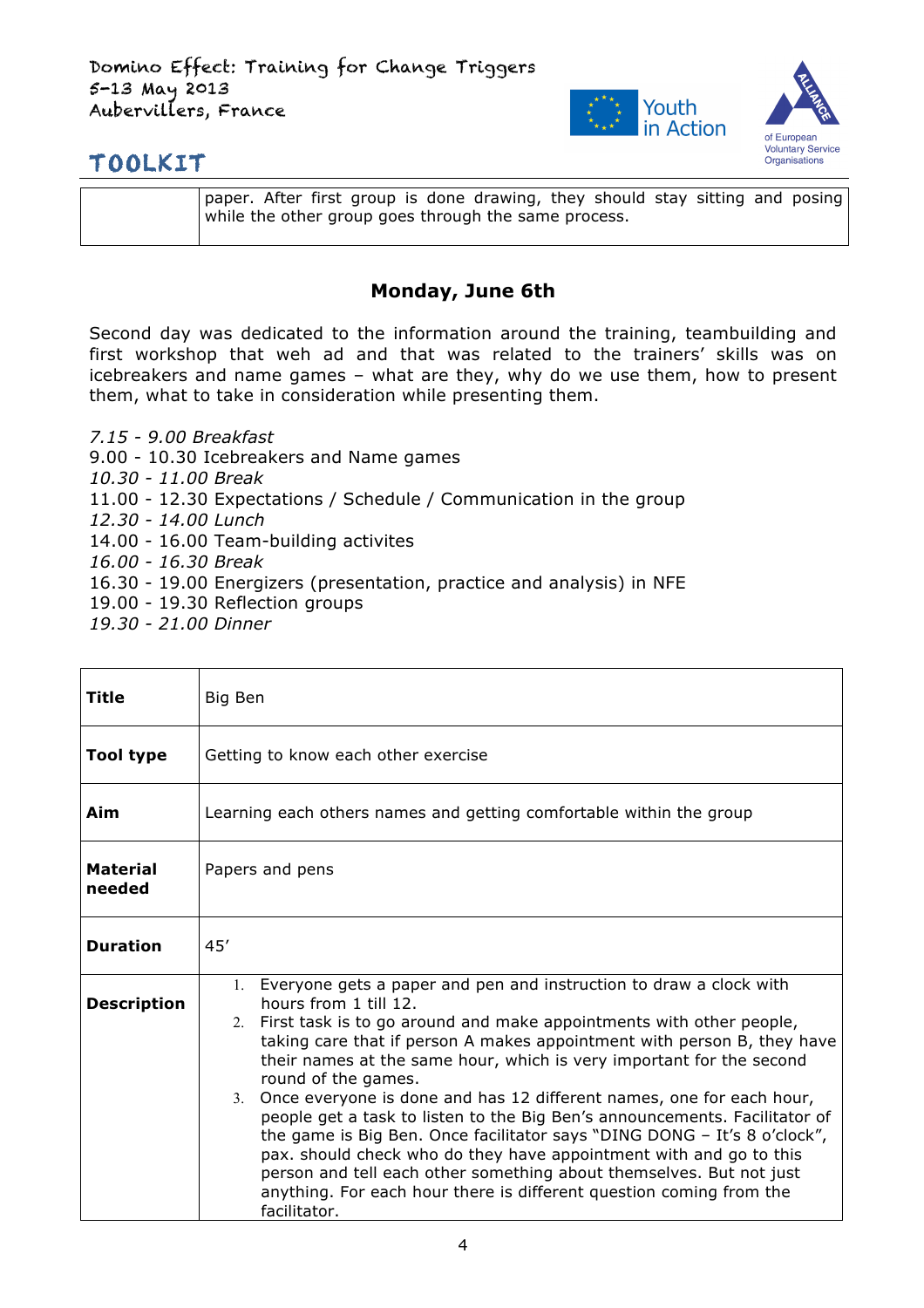Domino Effect: Training for Change Triggers 5-13 May 2013 Aubervillers, France





٦

|                   | 4. The questions were:<br>What is your hobby?<br>What is your favourite movie?<br>What is your favourite food?<br>How long did it take you to get to the venue of the training?<br>What would you like to do when you "grow up"?<br>What is your favourite part of the place you came from and why?<br>Teach your partner couple of words in your native language.<br>If you could travel anywhere, where would it be and why?<br>What was your first voluntary experience?<br>What was your last voluntary experience?<br>What is the role of youth work from your point of view?<br>Why did you apply for this training? |
|-------------------|----------------------------------------------------------------------------------------------------------------------------------------------------------------------------------------------------------------------------------------------------------------------------------------------------------------------------------------------------------------------------------------------------------------------------------------------------------------------------------------------------------------------------------------------------------------------------------------------------------------------------|
| <b>Evaluation</b> | At the beginning, participants were still a bit shy with each-other, but how the<br>time went on, they started being more and more relaxed and started opening<br>up and talking much longer to each-other. The atmosphere suddenly was<br>changed and the programme started getting its shape.                                                                                                                                                                                                                                                                                                                            |

| Title                     | Personal Symbol                                                                                                                                                                                                                                                                                                          |
|---------------------------|--------------------------------------------------------------------------------------------------------------------------------------------------------------------------------------------------------------------------------------------------------------------------------------------------------------------------|
| <b>Tool type</b>          | <b>Icebreaker</b>                                                                                                                                                                                                                                                                                                        |
| Aim                       | Making participants more comfortable with each other and realizing common<br>points.                                                                                                                                                                                                                                     |
| <b>Material</b><br>needed | Paper, Pens                                                                                                                                                                                                                                                                                                              |
| <b>Duration</b>           | $30 \text{ min}$                                                                                                                                                                                                                                                                                                         |
| <b>Description</b>        | The participants each take a piece of paper and write their name on it. Then<br>they are asked to draw a symbol onto the paper, which they connect to<br>personally. Afterwards, all participants introduce themselves by saying their<br>names followed by a short explanation of the meaning of their personal symbol. |
| <b>Evaluation</b>         | The symbols that were drawn by the participants ranged from visualizations of<br>personal character traits to national symbols. This method was a short but<br>introduction to the topic 'Identity' and gave us as trainers a first<br>effective<br>impression of the participants' starting points.                     |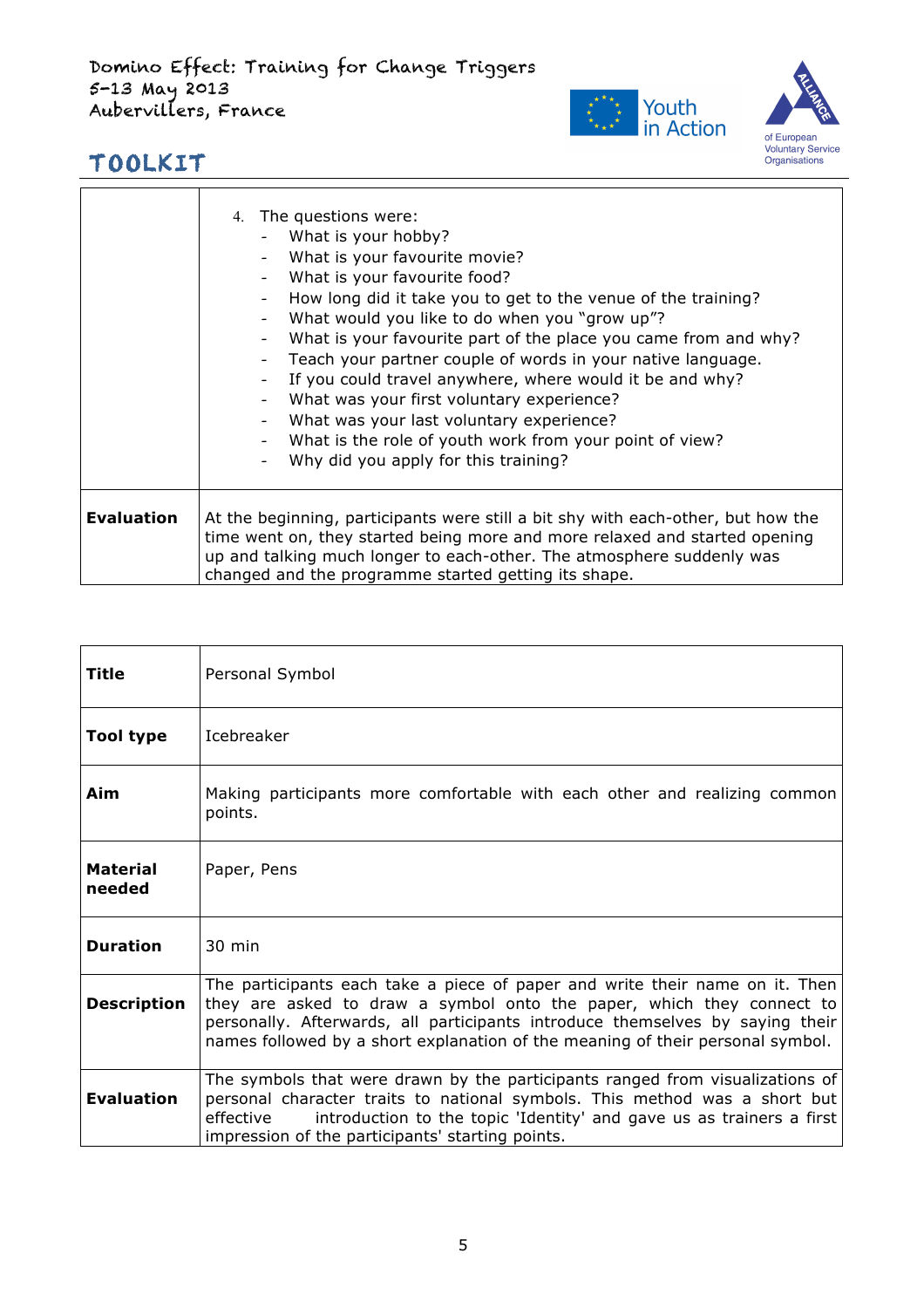



| <b>Title</b>              | Expectations, Fears, and Contributions                                                                                                                                                                                                                                                                                                                                                                                                                                                                                                                  |
|---------------------------|---------------------------------------------------------------------------------------------------------------------------------------------------------------------------------------------------------------------------------------------------------------------------------------------------------------------------------------------------------------------------------------------------------------------------------------------------------------------------------------------------------------------------------------------------------|
| <b>Tool type</b>          | Managing expectations for training, Getting to know each other                                                                                                                                                                                                                                                                                                                                                                                                                                                                                          |
| Aim                       | To level the expectations and fears of the participants as well as getting a feel<br>for the skill and experience level. The goal is in a way to set the stage for the<br>training, addressing any blatant misconceptions about the structure and aim of<br>the training.                                                                                                                                                                                                                                                                               |
| <b>Material</b><br>needed | Pens, slips of paper and tape, or post-its in different colors                                                                                                                                                                                                                                                                                                                                                                                                                                                                                          |
| <b>Duration</b>           | 60 minutes                                                                                                                                                                                                                                                                                                                                                                                                                                                                                                                                              |
| <b>Description</b>        | The participants are asked to think for 5 minutes about their expectations and<br>fears for the coming training and about the things they can contribute. They<br>write down their points on different papers - for example green for<br>expectations, red for fears and blue for contributions. Afterwards they take<br>turns in presenting what they wrote - trainers join in the end.                                                                                                                                                                |
| <b>Evaluation</b>         | Method went as planned with good results. Participants seem to appreciate<br>hearing others talk about what is going to happen, and to clear up basic<br>questions/ideas. This point is especially strong if the method is followed by a<br>presentation of the schedule, as we did it here. Depending on how talkative the<br>participants are, the method can be a bit long with 30+ people. If short on time<br>there can be a constraint on the amount of words allowed on the papers, or the<br>'contributions'-part of the method can be skipped. |

| <b>Title</b>              | Schedule presentation                                         |
|---------------------------|---------------------------------------------------------------|
| <b>Tool type</b>          | Presentation                                                  |
| Tool topic/s              | Programme                                                     |
| Aim                       | To introduce participants with the plan for the upcoming week |
| <b>Material</b><br>needed | Flip chart, pens                                              |
| <b>Duration</b>           | 30'                                                           |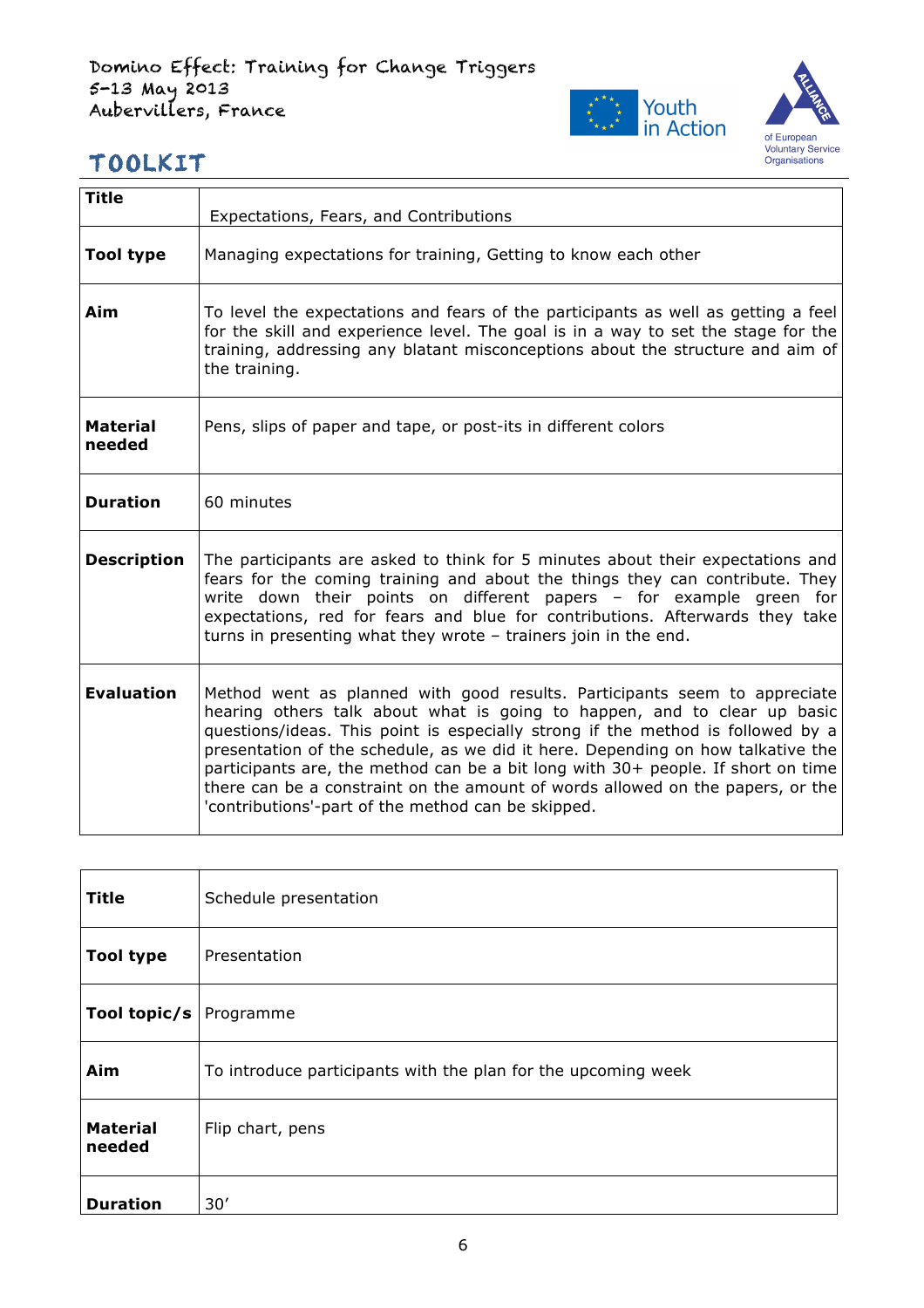

| Description | Team have presented the planned schedule for the week to the participant, by<br>presenting shortly each of the planned workshops |
|-------------|----------------------------------------------------------------------------------------------------------------------------------|
| Evaluation  | Participants have listened to the presentation and afterwards raised couple of<br>questions, which have been answered to them.   |

| <b>Title</b>              | Communication agreement                                                                                                                                                                                                                                                              |
|---------------------------|--------------------------------------------------------------------------------------------------------------------------------------------------------------------------------------------------------------------------------------------------------------------------------------|
| <b>Tool type</b>          | <b>Brainstorming</b>                                                                                                                                                                                                                                                                 |
| Tool topic/s $ $          | Communication, group dynamics                                                                                                                                                                                                                                                        |
| Aim                       | To make working atmosphere during the week as pleasant and respectful as<br>possible                                                                                                                                                                                                 |
| <b>Material</b><br>needed | Flip Chart paper, pens                                                                                                                                                                                                                                                               |
| <b>Duration</b>           | 15'                                                                                                                                                                                                                                                                                  |
| <b>Description</b>        | The participants are asked to think of communication agreements to be put on<br>a list for this training. After the group agrees on one of the so-called rules it is<br>written down on the flipchart. The list is put up on the wall and modified during<br>the training if needed. |
| <b>Evaluation</b>         | The group came up with a long list of communication<br>agreements that were agreed on consensually.                                                                                                                                                                                  |

| Title           | A glass of water                                                                                                                        |
|-----------------|-----------------------------------------------------------------------------------------------------------------------------------------|
| Tool type       | <b>Teambuilding Activity</b>                                                                                                            |
| Tool topic/s    | Teambuilding, Group Dynamics, Cooperation, Leadership                                                                                   |
| Aim             | To make participant think about each-other and teamwork when trying to solve<br>the task that group got at the beginning of an activity |
| <b>Material</b> | A plastic bottle with water, glass and two pieces of rope                                                                               |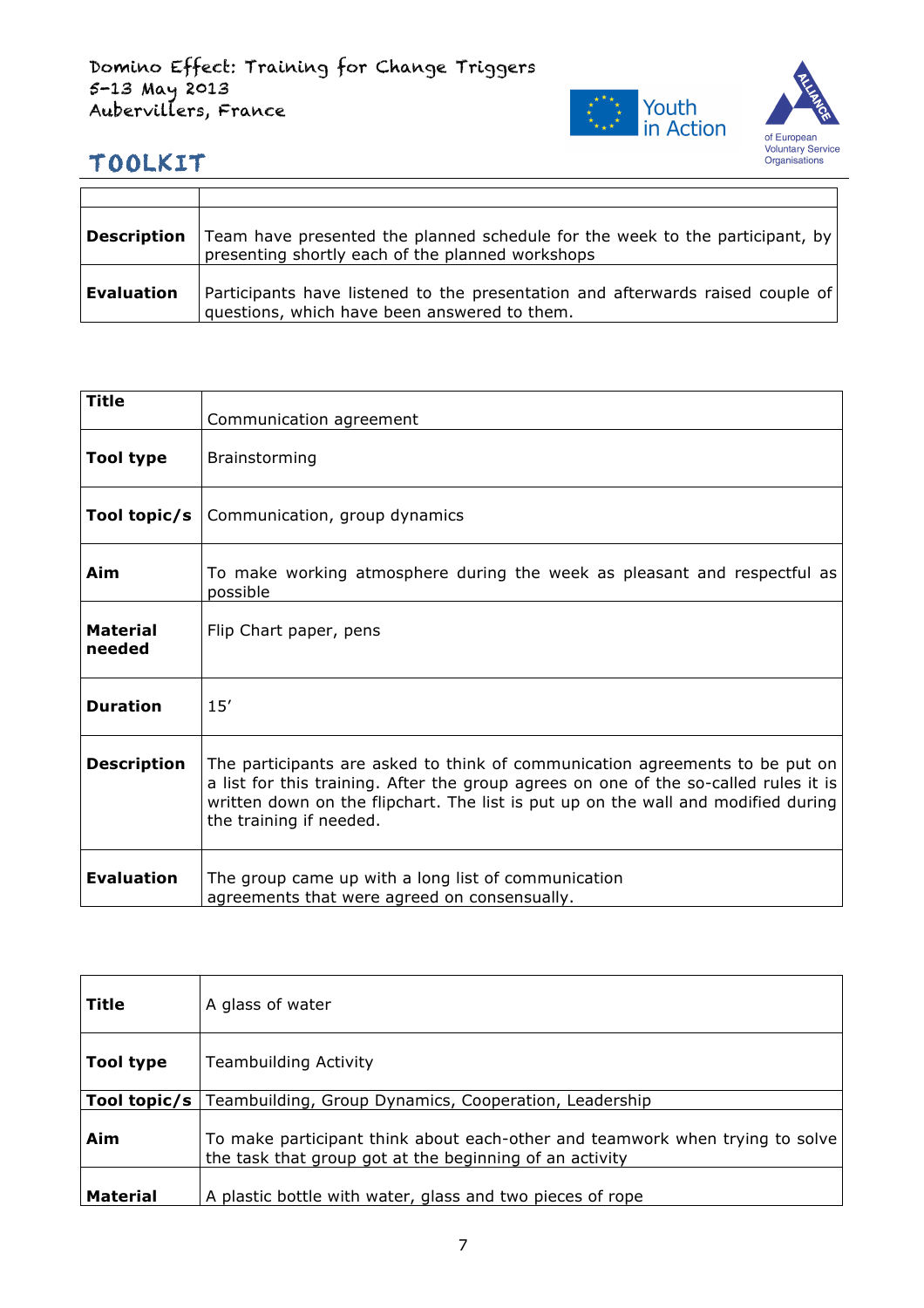

| needed             |                                                                                                                                                                                                                                                                                                                                                                                                                                                                                                                                                                                                                                                                                   |
|--------------------|-----------------------------------------------------------------------------------------------------------------------------------------------------------------------------------------------------------------------------------------------------------------------------------------------------------------------------------------------------------------------------------------------------------------------------------------------------------------------------------------------------------------------------------------------------------------------------------------------------------------------------------------------------------------------------------|
| <b>Duration</b>    | 150'                                                                                                                                                                                                                                                                                                                                                                                                                                                                                                                                                                                                                                                                              |
| <b>Description</b> | Pax.<br>Pax, are asked to form the circle. The bottle with water is put in the centre of<br>the circle and empty glass right next to it. Participants get two pieces of rope<br>that is long enough to get from one edge of the circle to the other. Their task is<br>to pour water into glass just by using two ropes and without leaving the edge of<br>the circle.<br>After many attempts, negotiations, frustration and brainstorming on how to                                                                                                                                                                                                                               |
| <b>Evaluation</b>  | solve this problem, they finally managed to do it.<br>The game is designed in a way to produce high level of frustration and make<br>participants start getting closer to each other with the time, in order to solve<br>the problem. The easiest solution is to work together, but it took them time to<br>reach this point. During the evolution, which was not conducted properly due to<br>the lack of time, the reflection of the activity was very inspiring and brought<br>many conclusions about the teamwork and cooperation, which was the main<br>goal of the activity. However, some frustrations remained due to the lack of<br>time and had to be dealt with later. |

| <b>Title</b>              | Melting Ice: The importance of icebreakers – what, why, when and how?                                                                                                                                                                                                                                                                                                                                                                                                                                                                                                                                                                                                                   |
|---------------------------|-----------------------------------------------------------------------------------------------------------------------------------------------------------------------------------------------------------------------------------------------------------------------------------------------------------------------------------------------------------------------------------------------------------------------------------------------------------------------------------------------------------------------------------------------------------------------------------------------------------------------------------------------------------------------------------------|
| Tool type                 | Presentation, plenary discussion, analysis of the games                                                                                                                                                                                                                                                                                                                                                                                                                                                                                                                                                                                                                                 |
| Aim                       | To understand what energizers, icebreakers and name games are for, as well as<br>how, when and why to use them.                                                                                                                                                                                                                                                                                                                                                                                                                                                                                                                                                                         |
| <b>Material</b><br>needed | Flip chart paper, pens, basic materials for energizers and icebreakers                                                                                                                                                                                                                                                                                                                                                                                                                                                                                                                                                                                                                  |
| <b>Duration</b>           | 150'                                                                                                                                                                                                                                                                                                                                                                                                                                                                                                                                                                                                                                                                                    |
| <b>Description</b>        | Participants are asked to do the brainstorming on what are the basic ways to<br>make group more active, more motivated and more close to each other. After<br>listing different types of methods, we tried to sort tem out by categories and<br>analyse each category, focusing on icebreakers, energizers and name games.<br>The basic questions that we tried to answer for each category were: WHY,<br>WHAT ARE THEY FOR, HOW, WHEN and WHAT TO TAKE IN CONIDERATION<br><b>WHEN PLAYING?</b><br>After each category was analysed, we went from theory to practice and did<br>several examples of energizers, icebreakers and name games and had a short<br>analysis of each of them. |
| <b>Evaluation</b>         | Participants left the workshop more secure about the content on this three<br>types of activities and expressed interest for even deeper analysis of the rest of<br>skills we announced to present them during the following days.                                                                                                                                                                                                                                                                                                                                                                                                                                                      |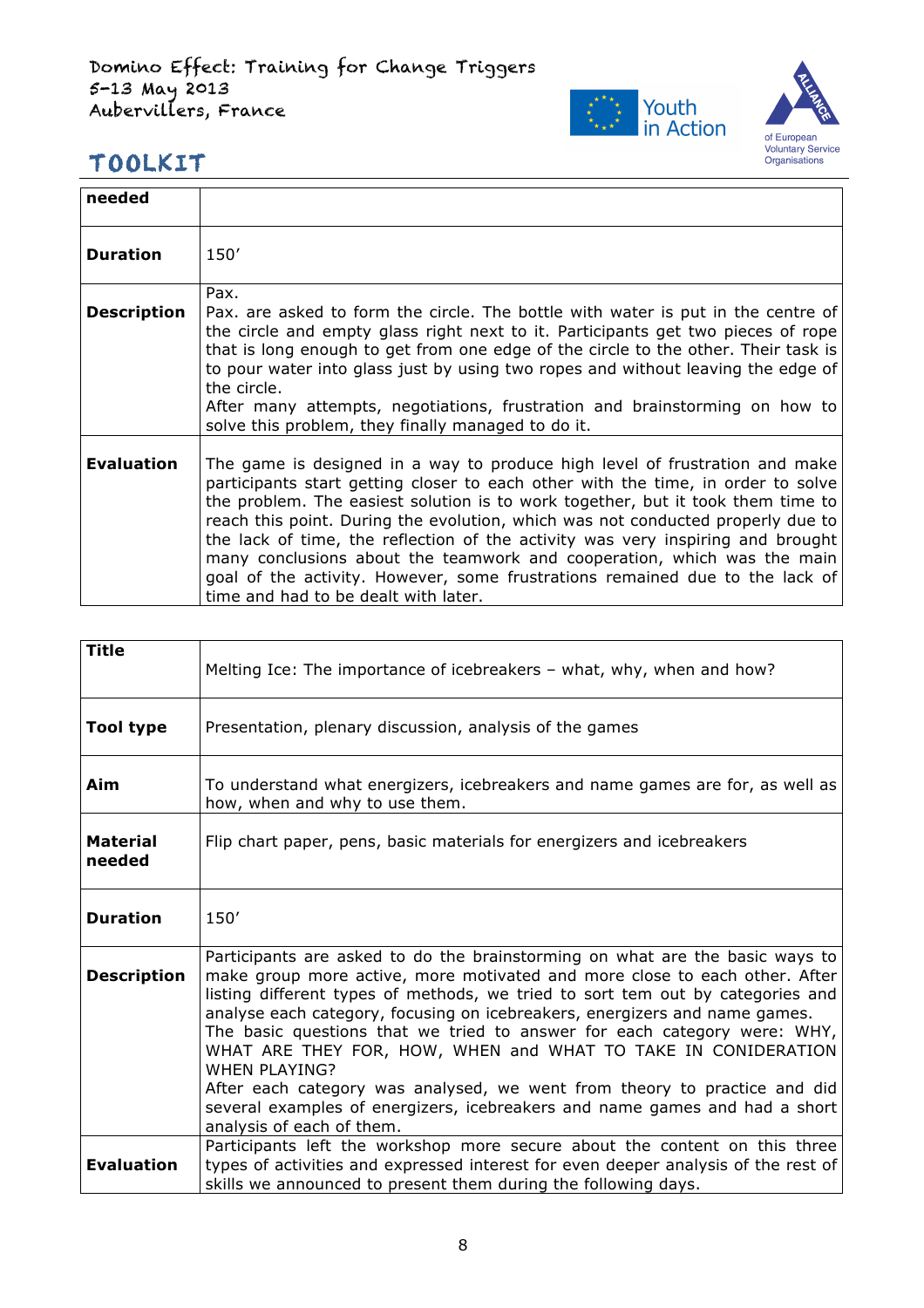

#### **Tuesday, June 7th**

Third day was completely dedicated to the role of a trainer, his/her skills and responsibilities towards the hosting organization, participants and the trainers' team. We concluded the day with the workshop on what elements workshop should have and how to structure it.

- *7.15 - 9.00 Breakfast*
- 9.00 10.30 Expectations and role of a trainer
- *10.30 - 11.00 Break*
- 11.00 12.30 Feedback rules and evaluation
- *12.30 - 14.00 Lunch*
- 14.00 15.30 Presentation skills
- *15.30 - 16.00 Break*
- 15.30 17.30 Presentation skills
- *17.30 - 18.00 Break*
- 18.00 19.30 Structure of the workshops
- *19.30 - 21.00 Dinner*

| Title                     | Perfect Trainer and The Others                                                                                                                                                                                                                                                                                                                                                                                                                                                                                                                                                                                                                                                                                                                                                                                   |
|---------------------------|------------------------------------------------------------------------------------------------------------------------------------------------------------------------------------------------------------------------------------------------------------------------------------------------------------------------------------------------------------------------------------------------------------------------------------------------------------------------------------------------------------------------------------------------------------------------------------------------------------------------------------------------------------------------------------------------------------------------------------------------------------------------------------------------------------------|
| <b>Tool type</b>          | Brainstorming, presentation, group work                                                                                                                                                                                                                                                                                                                                                                                                                                                                                                                                                                                                                                                                                                                                                                          |
| Aim                       | To list all the stakeholders in the process of preparing/running a training and<br>what do they expect from a trainer, as well as what characteristics a perfect<br>trainer should have                                                                                                                                                                                                                                                                                                                                                                                                                                                                                                                                                                                                                          |
| <b>Material</b><br>needed | Flipchart paper, scissors, colourful paper, balloons, etc.                                                                                                                                                                                                                                                                                                                                                                                                                                                                                                                                                                                                                                                                                                                                                       |
| <b>Duration</b>           | 90'                                                                                                                                                                                                                                                                                                                                                                                                                                                                                                                                                                                                                                                                                                                                                                                                              |
| <b>Description</b>        | Participants are asked to think of all stakeholders a trainer is going to be in<br>touch with while preparing/running the training: participants, hosting<br>organization, co-trainer, eventually accommodation manager and local<br>community. Than they should list all the expectations they have from a trainer.<br>Together we were discussing the final list and talking on how to handle the<br>pressure.<br>Afterwards, participants are divided into small groups and asked to make a<br>perfect leader, taking care to point out all his/her characteristics and to present<br>the final result to each-other, with conclusion that it's hard to reach perfection,<br>but that we have trainer's team to help us reach as many qualities as possible,<br>in order to achieve better learning outcomes. |
| <b>Evaluation</b>         | Participants seemed stressed out regarding the complex and long list of<br>qualities the perfect trainer should have, as well the list of all the obligations<br>that are waiting for her/him, and the motivation to attend the ToT started<br>increasing.                                                                                                                                                                                                                                                                                                                                                                                                                                                                                                                                                       |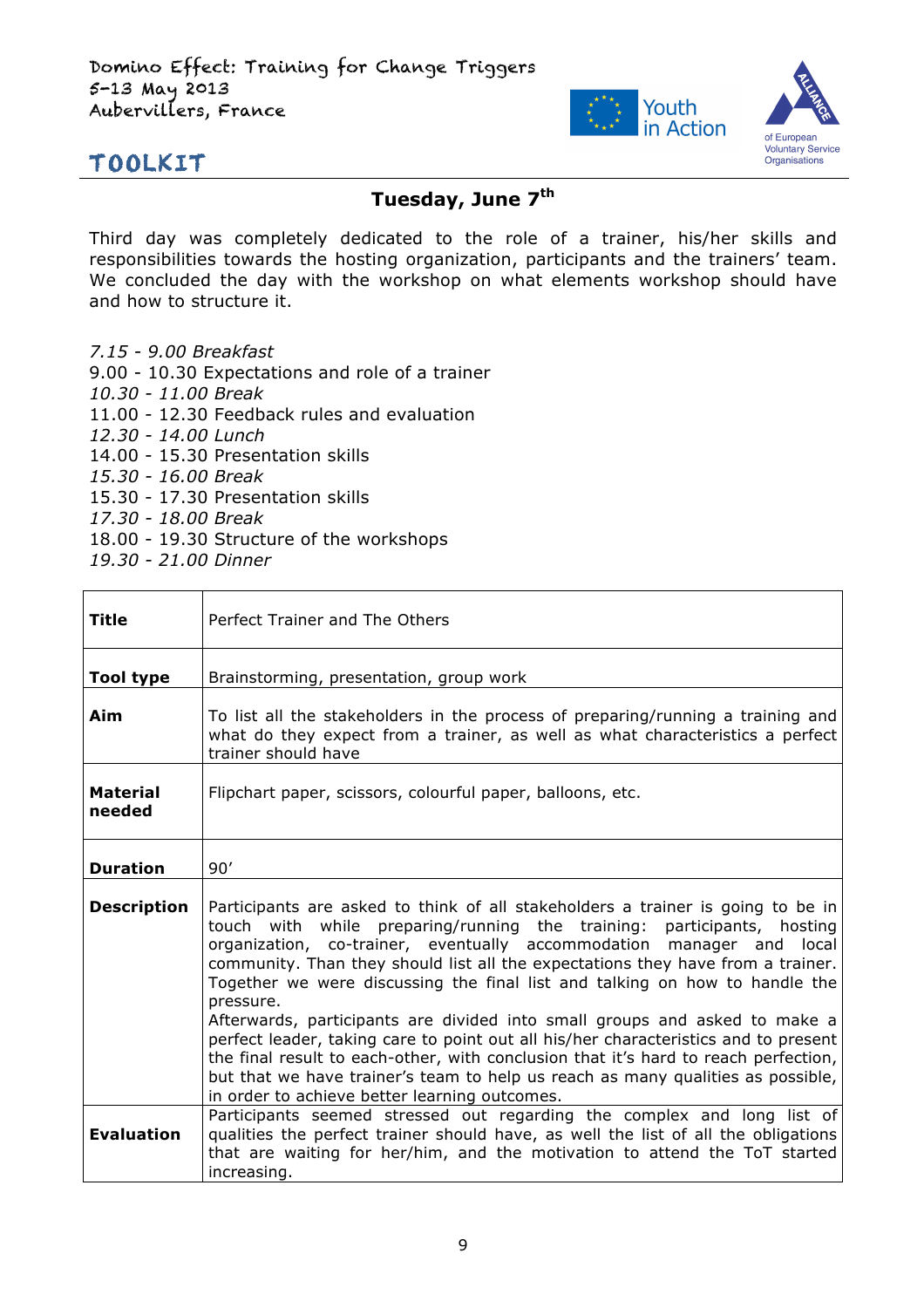

| Title                     | Feedback: What, how, why and when?                                                                                                                                                                                                                                                                          |
|---------------------------|-------------------------------------------------------------------------------------------------------------------------------------------------------------------------------------------------------------------------------------------------------------------------------------------------------------|
| <b>Tool type</b>          | Brainstorming, presentation                                                                                                                                                                                                                                                                                 |
| Aim                       | To make participants aware of feedback rules and how to use at the training                                                                                                                                                                                                                                 |
| <b>Material</b><br>needed | Flipchart paper, pens                                                                                                                                                                                                                                                                                       |
| <b>Duration</b>           | 90'                                                                                                                                                                                                                                                                                                         |
| <b>Description</b>        | Participants are asked to collect as many rules how to give the feedback as<br>possible. While collecting them, we were discussing each of them, making sure<br>that the entire concept is clear to everyone and that they will be prepared for<br>the afternoon workshop where we were suppose to test it. |
| <b>Evaluation</b>         | Lot of participants already were familiar with the rules of feedback, when to<br>give it, how, why is it important, what are its good and bad points and<br>everything seemed clear after the workshop was over, so we could pass to the<br>implementation phase.                                           |

| Title                     | Presentation skills                                                                                                                                                                                                                                                                                                                                                                                                                              |
|---------------------------|--------------------------------------------------------------------------------------------------------------------------------------------------------------------------------------------------------------------------------------------------------------------------------------------------------------------------------------------------------------------------------------------------------------------------------------------------|
| Tool type                 | Group work, presentation, plenary session                                                                                                                                                                                                                                                                                                                                                                                                        |
| Aim                       | To exercise presentation skills and giving feedback                                                                                                                                                                                                                                                                                                                                                                                              |
| <b>Material</b><br>needed | Lot of postcards                                                                                                                                                                                                                                                                                                                                                                                                                                 |
| <b>Duration</b>           | 180'                                                                                                                                                                                                                                                                                                                                                                                                                                             |
| <b>Description</b>        | Participants are divided in pairs and each pair is given to pick from a pile of<br>postcards randomly. Their task is that within 10 minutes present a short<br>presentation of no longer than 2 minutes on the postcard they got. After<br>presentation time is up, we go pair by pair, see the presentation and everyone<br>from the group who wants gives a feedback. Each presentation plus feedback<br>giving would last another 10 minutes. |
| <b>Evaluation</b>         | With every next presentation, new pair would get better than the previous one<br>just by using and applying outcomes of the feedback given to the previous pair.<br>Therefore, the leaning process getting more and more obvious with every step,<br>making clear what are the key elements of a good presentation and what are<br>different ways to present material you have, suing your creativity and materials<br>available.                |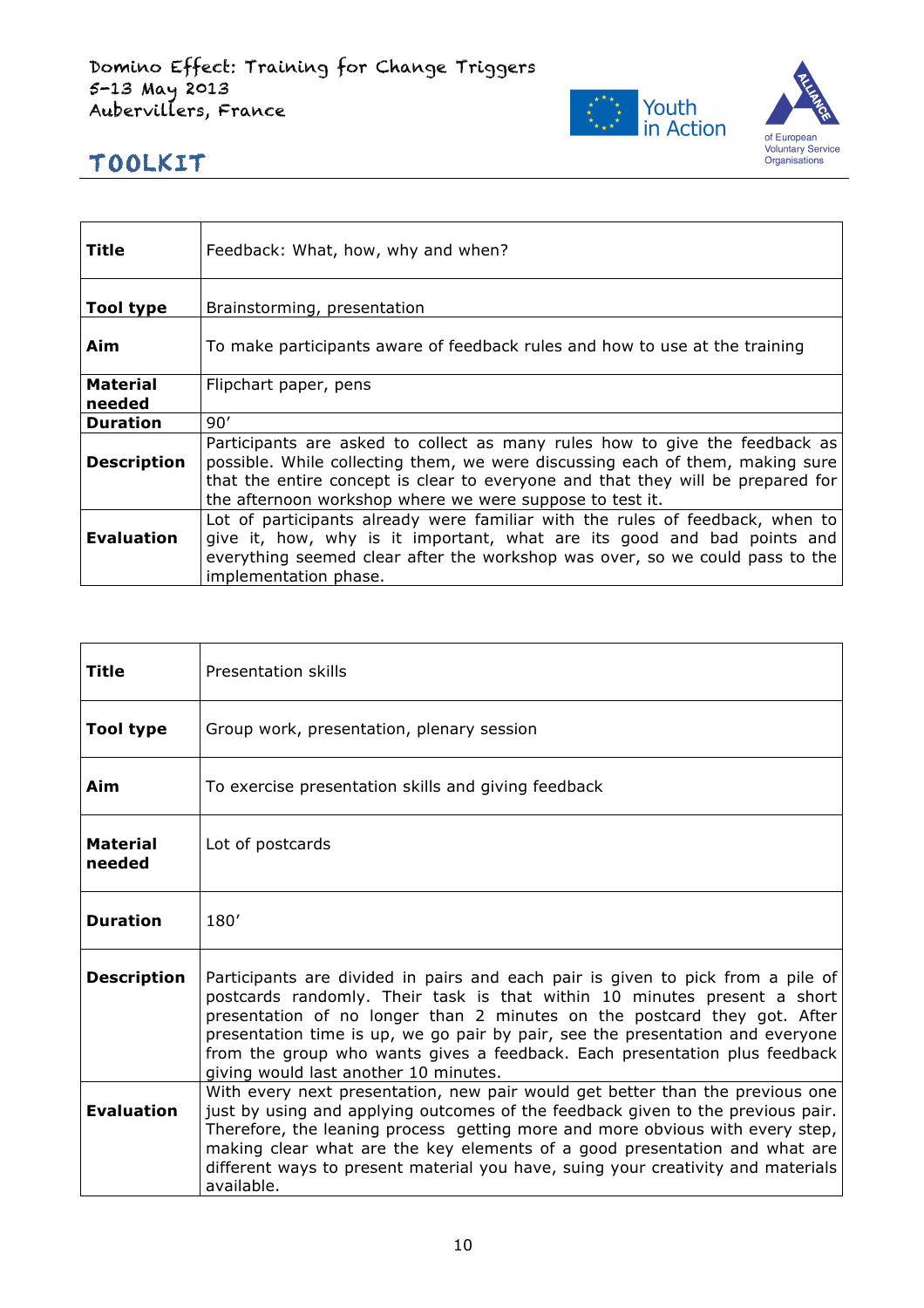

| <b>Title</b>              | Structure of the workshop                                                                                                                                                                                                                                                                                                                         |
|---------------------------|---------------------------------------------------------------------------------------------------------------------------------------------------------------------------------------------------------------------------------------------------------------------------------------------------------------------------------------------------|
| Tool type                 | presentation                                                                                                                                                                                                                                                                                                                                      |
| Aim                       | To define the structure of a workshop and use it in the implementation phase                                                                                                                                                                                                                                                                      |
| <b>Material</b><br>needed | Flipchart paper, pens                                                                                                                                                                                                                                                                                                                             |
| <b>Duration</b>           | 90'                                                                                                                                                                                                                                                                                                                                               |
| <b>Description</b>        | We discussed what are the elements of a workshop and how to structure them,<br>what to take in consideration when to use energizers, when to make breaks,<br>how to evaluation it and other practicalities.                                                                                                                                       |
| <b>Evaluation</b>         | Group seemed to be more start getting more and more anxious about starting<br>with their own workshops. Different level of experience brought is some<br>interesting points of view and covered more that expected, so that participants<br>were more or less ready to start experimenting on their own with the workshop<br>and its development. |

#### **Wednesday, June 8th**

Forth day of the ToT was organized in the way to give enough free time to participants to work on development of their own workshops which were suppose to be presented in front of rest of the group during the following days.

*7.15 - 9.00 Breakfast* 9.00 - 10.30 Alliance quality charter and standards in camps 10.30 - 12.30 Preparation time *12.30 - 13.30 Lunch* 13.30 - 19.00 Preparation time / Free time

*19.00 - 20.30 Dinner outside*

| Title                     | <b>Alliance Quality Charter</b>                                                                                                                                                                                                             |
|---------------------------|---------------------------------------------------------------------------------------------------------------------------------------------------------------------------------------------------------------------------------------------|
| Tool type                 | Presentation, group work                                                                                                                                                                                                                    |
| Aim                       | To make everyone familiar with the Alliance Quality charter and expectations<br>from the future trainers within the network itself and division into teams who<br>would work together following days on development of their own workshops. |
| <b>Material</b><br>needed | Flipchart paper, pens                                                                                                                                                                                                                       |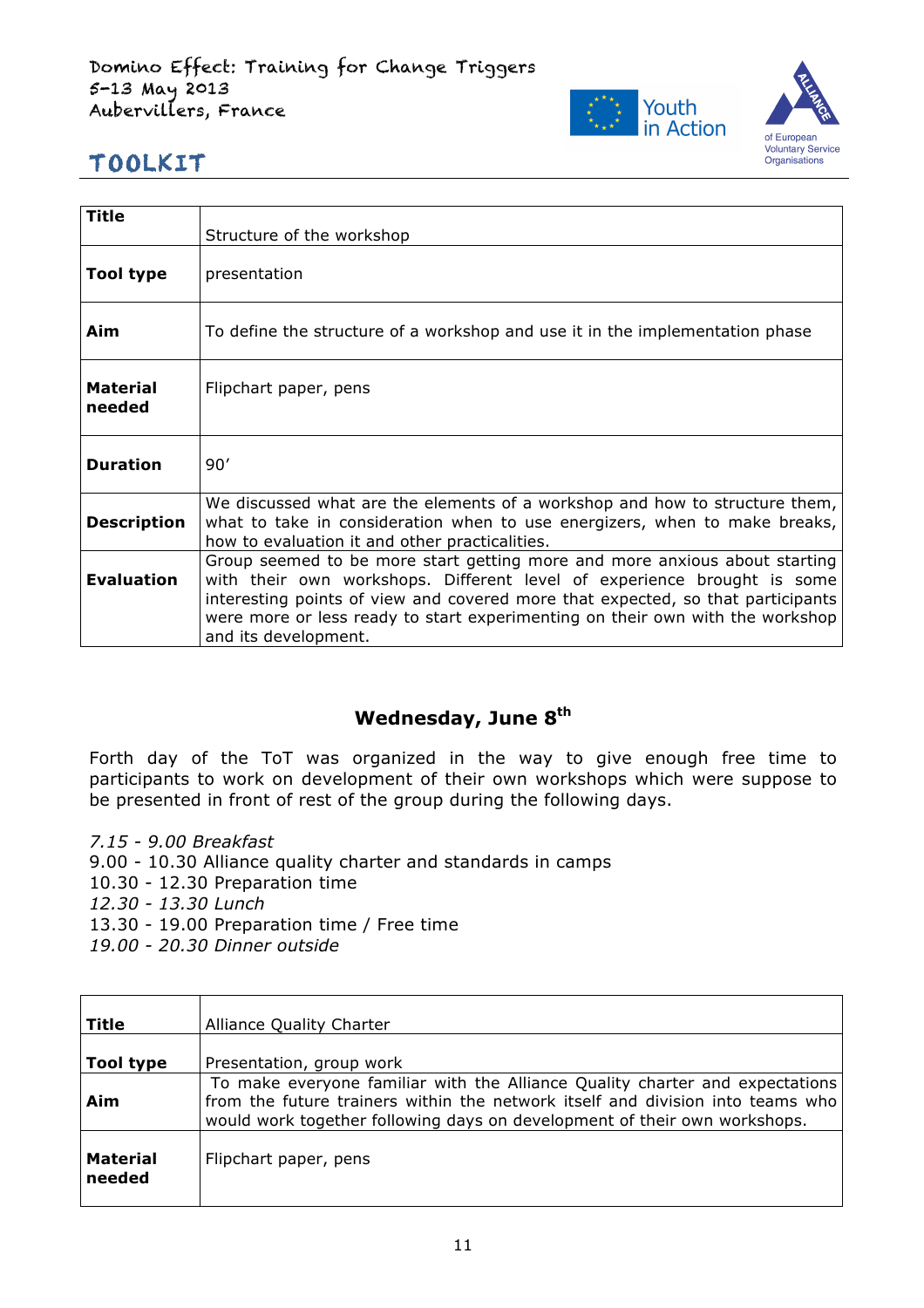

| <b>Duration</b>    | $90' + 4$ hours of preparation time                                                                                                                                                                                                                                                                                                                                                                                                                                                                                                                                                                                                                                                       |
|--------------------|-------------------------------------------------------------------------------------------------------------------------------------------------------------------------------------------------------------------------------------------------------------------------------------------------------------------------------------------------------------------------------------------------------------------------------------------------------------------------------------------------------------------------------------------------------------------------------------------------------------------------------------------------------------------------------------------|
| <b>Description</b> | Participants are given copies of Alliance Quality Charter and asked to read it<br>through within small groups. Afterwards, we discussed it and answered all the<br>questions that have raised, so that them as new trainers of Alliance could<br>understand the way network works as well as its group values and<br>understanding of the Quality.<br>At the end, group was divided into 6 teams, for 6 topics we decided to be the<br>basic ones each camp leader should go through before leading a camp.<br>Topics were: social inclusion, intercultural learning, selforganization, group<br>leader role, ecological awareness and legal issues and organization side of the<br>camp. |
| <b>Evaluation</b>  | The work went well and the groups started working very seriously on their<br>assignments, spending only some free time outside in Paris.                                                                                                                                                                                                                                                                                                                                                                                                                                                                                                                                                  |

# **Thursday, June 9th**

| Title                     | Practise Phase: Workshops 1 and 2:<br><b>GROUP LEADER ROLE</b><br><b>ORGANIZATION AND THE LEGAL ISSUES</b>                                                                                                                                                                                                                                                                                                                                                                                                                                                                                                                                                                                                                                                                                                                                                                                                                   |
|---------------------------|------------------------------------------------------------------------------------------------------------------------------------------------------------------------------------------------------------------------------------------------------------------------------------------------------------------------------------------------------------------------------------------------------------------------------------------------------------------------------------------------------------------------------------------------------------------------------------------------------------------------------------------------------------------------------------------------------------------------------------------------------------------------------------------------------------------------------------------------------------------------------------------------------------------------------|
| <b>Tool type</b>          | Role play                                                                                                                                                                                                                                                                                                                                                                                                                                                                                                                                                                                                                                                                                                                                                                                                                                                                                                                    |
| Aim                       | To give a chance to participants to develop their own workshop, its content, to<br>choose methodology and practise it in front of the group of participants                                                                                                                                                                                                                                                                                                                                                                                                                                                                                                                                                                                                                                                                                                                                                                  |
| <b>Material</b><br>needed | Basic workshop materials, depending on those who are implementing the<br>workshop                                                                                                                                                                                                                                                                                                                                                                                                                                                                                                                                                                                                                                                                                                                                                                                                                                            |
| <b>Duration</b>           | $120' + 60' + 30'$ break (for each workshop)                                                                                                                                                                                                                                                                                                                                                                                                                                                                                                                                                                                                                                                                                                                                                                                                                                                                                 |
| <b>Description</b>        | Participants are asked to implement a workshop in the small group in front of<br>rest of the group, imagining they were trainers.<br>After 2 hours of presentation, we had 30' break and after that there was a round<br>of feedback. Everyone would sit in the circle and the team had the right to<br>express their impressions before the others, focusing on content they chose, the<br>the<br>the<br>teamwork<br>and<br>workshop<br>implemented.<br>way<br>was<br>After the team in charge of the workshop had finished, everyone in the group<br>had opportunity to give a feedback to them, focusing on 5 categories:<br>methodology, content, presentation skills, moderation skills and teamwork.<br>At the end, trainers would list several methods that could be used to reach the<br>goal of the workshop, giving opportunity to participants to have a choice of<br>several different activities in the future. |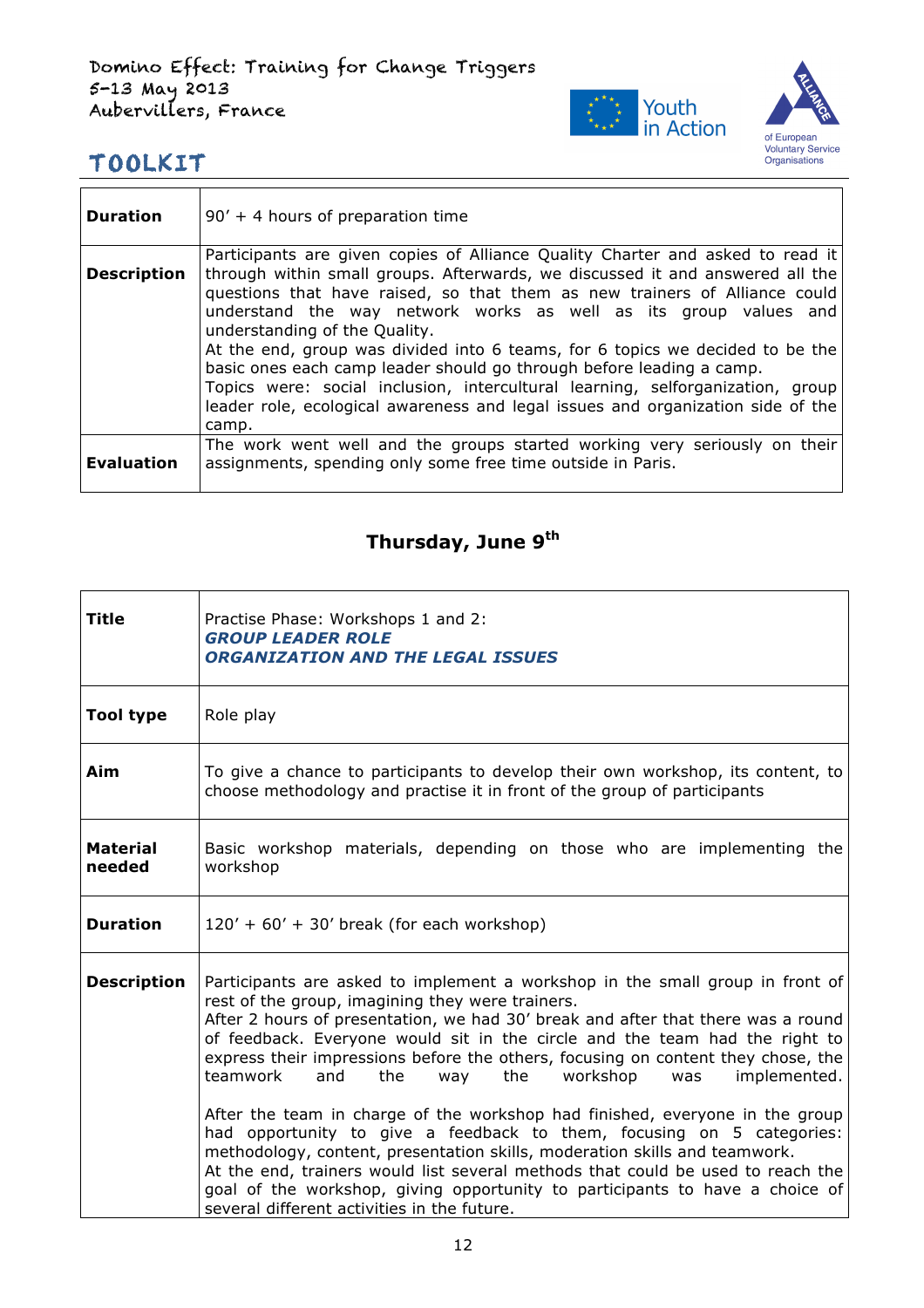

| <b>Evaluation</b> | This way of working provided an interesting insight in how the workshop is<br>developed and implemented, from the very beginning, until it's evaluation.<br>General feedback by participants was outstanding, pointing out that this was the<br>part of the training, which gave them an opportunity to learn much more than<br>during the first half of the training course. |
|-------------------|-------------------------------------------------------------------------------------------------------------------------------------------------------------------------------------------------------------------------------------------------------------------------------------------------------------------------------------------------------------------------------|

| Title                     | Conflict management                                                                                                                                                                                                                                                                                                                                                                                                                                                                                                                                                                                                                                            |
|---------------------------|----------------------------------------------------------------------------------------------------------------------------------------------------------------------------------------------------------------------------------------------------------------------------------------------------------------------------------------------------------------------------------------------------------------------------------------------------------------------------------------------------------------------------------------------------------------------------------------------------------------------------------------------------------------|
| <b>Tool type</b>          | Presentation, brainstorming, tools sharing                                                                                                                                                                                                                                                                                                                                                                                                                                                                                                                                                                                                                     |
| Aim                       | To introduce different tools which could be used to run a workshop on conflict<br>management at the training for camp leaders                                                                                                                                                                                                                                                                                                                                                                                                                                                                                                                                  |
| <b>Material</b><br>needed | Flipchart, paper, pens                                                                                                                                                                                                                                                                                                                                                                                                                                                                                                                                                                                                                                         |
| <b>Duration</b>           | 90'                                                                                                                                                                                                                                                                                                                                                                                                                                                                                                                                                                                                                                                            |
| <b>Description</b>        | The workshop served as an introduction to methodology for conflict resolution in<br>the training for camp leaders.<br>At the beginning we had a set of 4 brainstorming with 4 questions:<br>1) what is conflict?<br>2) what are the reasons for conflicts?<br>3) what are different approaches in solving them?<br>4) what kind of conflicts exist in the workcamp?<br>After brainstorming, we had a plenary discussion where we listed several<br>conclusion and continued with discussion on different tools to implement a<br>workshop on conflict management within the training for camp leaders, talking<br>about role plays, theatre of oppressed, etc. |
| <b>Evaluation</b>         | The workshop raise a high interest among the participants, which is showing the<br>need to focus more on this topic during the training courses organized within<br>Alliance, and maybe even consider organizing an advanced training course which<br>would only focus on conflict management.                                                                                                                                                                                                                                                                                                                                                                 |

#### Friday, June 10<sup>th</sup>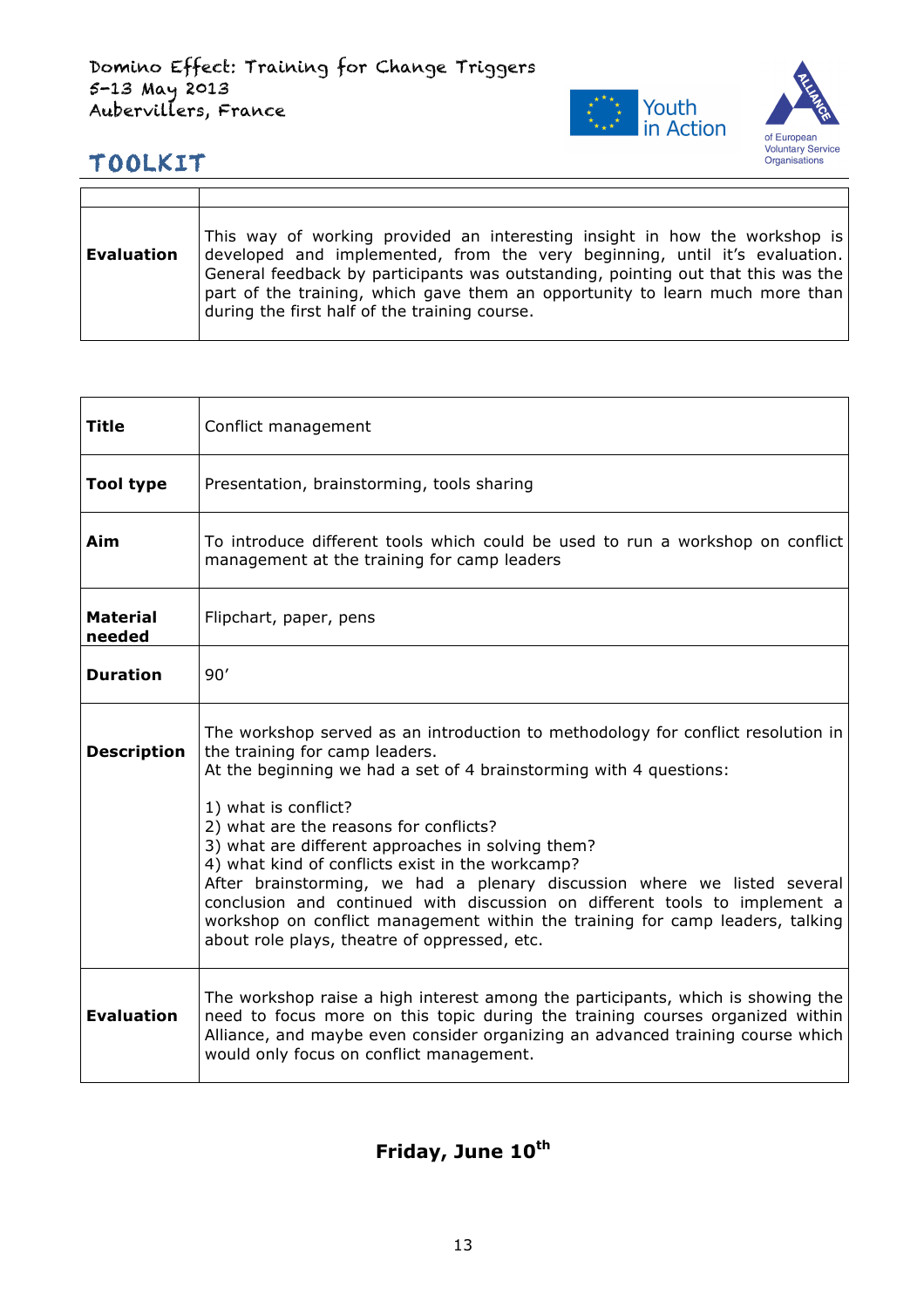

| <b>Title</b>       | Practise Phase: Workshops 3 and 4:<br><b>INTERCULTURAL LEARNING</b><br><b>ENVIRONMENTAL AWARENESS</b>                                                                                                                                                                                                                                                                                                                                                                                                                                                                                                                                                                                                                                                                                                                                                                                                                        |
|--------------------|------------------------------------------------------------------------------------------------------------------------------------------------------------------------------------------------------------------------------------------------------------------------------------------------------------------------------------------------------------------------------------------------------------------------------------------------------------------------------------------------------------------------------------------------------------------------------------------------------------------------------------------------------------------------------------------------------------------------------------------------------------------------------------------------------------------------------------------------------------------------------------------------------------------------------|
| <b>Tool type</b>   | Role play                                                                                                                                                                                                                                                                                                                                                                                                                                                                                                                                                                                                                                                                                                                                                                                                                                                                                                                    |
| Aim                | To give a chance to participants to develop their own workshop, its content, to<br>choose methodology and practise it in front of the group of participants                                                                                                                                                                                                                                                                                                                                                                                                                                                                                                                                                                                                                                                                                                                                                                  |
| Material<br>needed | Basic workshop materials, depending on those who are implementing the<br>workshop                                                                                                                                                                                                                                                                                                                                                                                                                                                                                                                                                                                                                                                                                                                                                                                                                                            |
| <b>Duration</b>    | $120' + 60' + 30'$ break (for each workshop)                                                                                                                                                                                                                                                                                                                                                                                                                                                                                                                                                                                                                                                                                                                                                                                                                                                                                 |
| <b>Description</b> | Participants are asked to implement a workshop in the small group in front of<br>rest of the group, imagining they were trainers.<br>After 2 hours of presentation, we had 30' break and after that there was a round<br>of feedback. Everyone would sit in the circle and the team had the right to<br>express their impressions before the others, focusing on content they chose, the<br>teamwork<br>implemented.<br>the<br>the<br>workshop<br>and<br>way<br>was<br>After the team in charge of the workshop had finished, everyone in the group<br>had opportunity to give a feedback to them, focusing on 5 categories:<br>methodology, content, presentation skills, moderation skills and teamwork.<br>At the end, trainers would list several methods that could be used to reach the<br>goal of the workshop, giving opportunity to participants to have a choice of<br>several different activities in the future. |
| <b>Evaluation</b>  | This way of working provided an interesting insight in how the workshop is<br>developed and implemented, from the very beginning, until it's evaluation.<br>General feedback by participants was outstanding, pointing out that this was the<br>part of the training, which gave them an opportunity to learn much more than<br>during the first half of the training course.                                                                                                                                                                                                                                                                                                                                                                                                                                                                                                                                                |

| <b>Title</b> | Gender and IVS                               |
|--------------|----------------------------------------------|
| Tool type    | Plenary discussion, group work, presentation |
|              |                                              |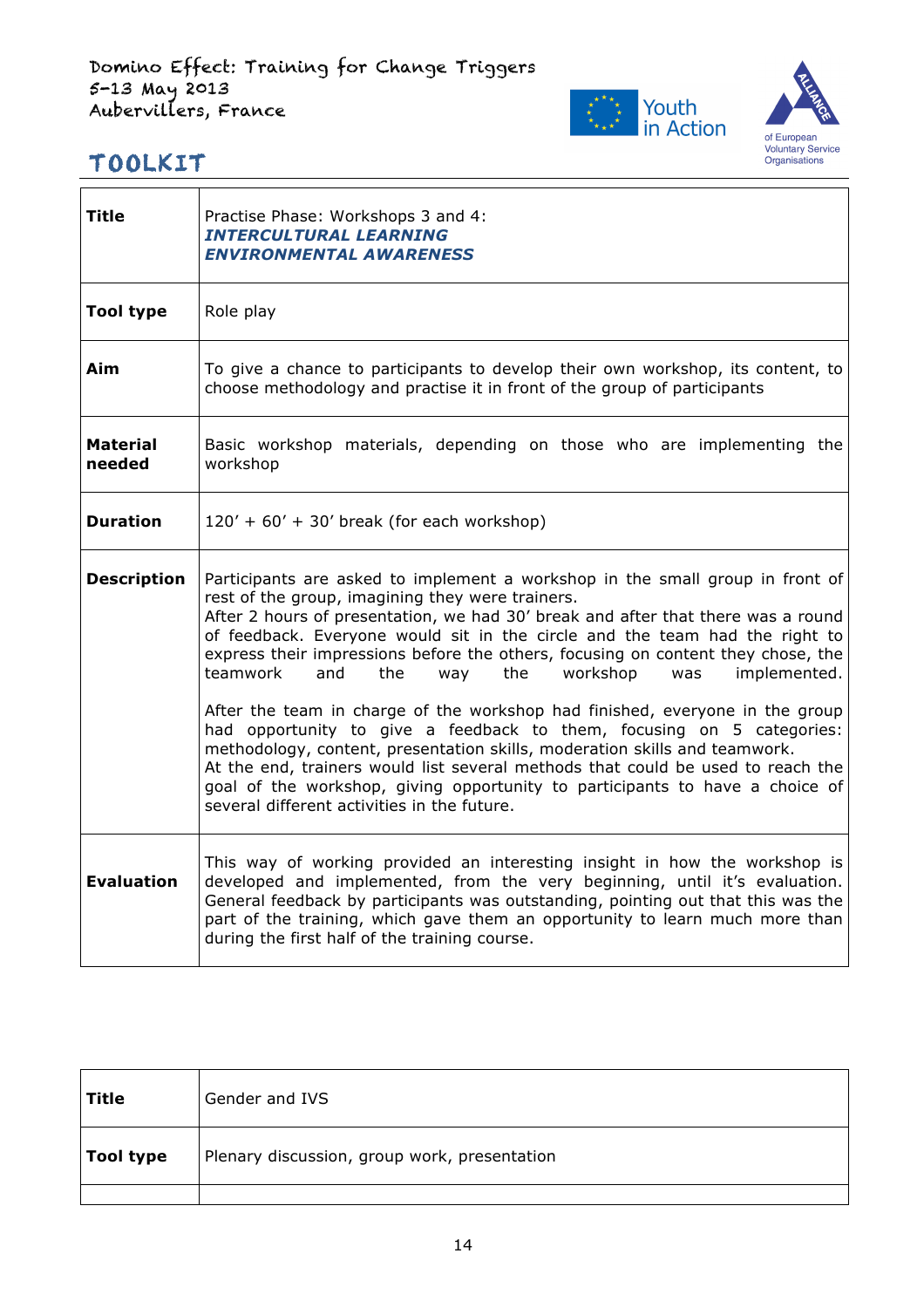

| Aim                       | To introduce different tools which could be used to run a workshop on gender<br>emancipation at the training for camp leaders.                                                                                                                                                                                                                                                                                                                                                                                                                                                                                                                                                                                                  |
|---------------------------|---------------------------------------------------------------------------------------------------------------------------------------------------------------------------------------------------------------------------------------------------------------------------------------------------------------------------------------------------------------------------------------------------------------------------------------------------------------------------------------------------------------------------------------------------------------------------------------------------------------------------------------------------------------------------------------------------------------------------------|
| <b>Material</b><br>needed | Flipchart, paper, glass bowl, pens                                                                                                                                                                                                                                                                                                                                                                                                                                                                                                                                                                                                                                                                                              |
| <b>Duration</b>           | 120'                                                                                                                                                                                                                                                                                                                                                                                                                                                                                                                                                                                                                                                                                                                            |
| <b>Description</b>        | The workshop was divided into different segment.<br>Introduction was used to define different terms that are used when talking about<br>gender: sex, gender, gender role, homosexual, heterosexual, transgender,<br>queer, intersexual, etc.<br>In the second phase of workshop participants were experimenting with the tool<br>called Fishbowl, which requires a set of statements based on gender stereotypes.<br>The group is supposed to sit in the circle, while only 3 group members are in the<br>centre. They are facing each other and they are supposed to discuss statements<br>that are written on pieces of paper and put into the glass bowl.<br>Example of statements:<br>1. Men are better drivers than women. |
|                           | 2. Boys should also sit on toilet when they go to pee.<br>3. It's OK to be gay, but I wouldn't like my kids to be like that.<br>The discussion should be organized in the way that three people in the centre<br>are discussing about the statement they have take from the glass bowl until the<br>point they think they have nothing more to say about it. The rest of the group is<br>not allowed to talk. If however anyone from the group wants to say something,<br>he/she is supposed to enter the circle, touch the shoulder of one of three people<br>in the centre and replace him/her on his/her seat and continue discussion.<br>Last segment of the workshop was the evaluation of the tool.                       |
| <b>Evaluation</b>         | Even though the idea of having this workshop was to introduce different tools to<br>introduce gender as a workshop in a training for camp leaders, some comments<br>that came from the group during the fishbowl discussion have sparked much<br>wider discussion, which lead to an introduction to gender, discussion on what<br>was said, why is this topic so important for IVS and how to deal with it within the<br>camp or a training, especially if we don't have the same understanding of gender<br>roles as the other members of the group.                                                                                                                                                                           |

# Saturday, June 11<sup>th</sup>

| Title     | Practise Phase: Workshops 5 and 6:<br><b>SOCIAL INCLUSION</b><br><b>SELF-ORGANIZATION</b> |
|-----------|-------------------------------------------------------------------------------------------|
| Tool type | Role play                                                                                 |
|           |                                                                                           |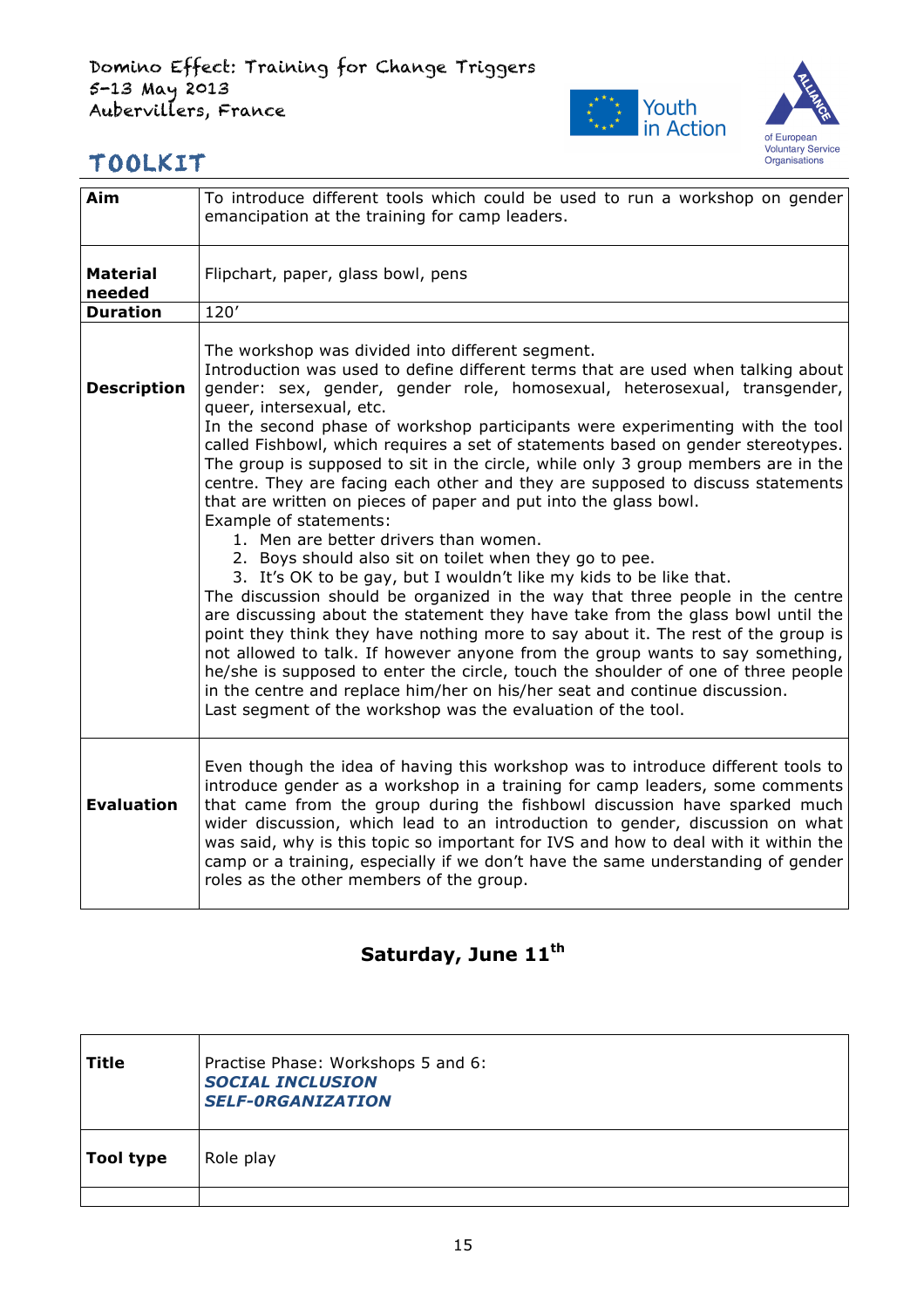

| Aim                       | To give a chance to participants to develop their own workshop, its content, to<br>choose methodology and practise it in front of the group of participants                                                                                                                                                                                                                                                                                                                                                                                                                                                                                                                                                                                                                                                                                                                                                               |
|---------------------------|---------------------------------------------------------------------------------------------------------------------------------------------------------------------------------------------------------------------------------------------------------------------------------------------------------------------------------------------------------------------------------------------------------------------------------------------------------------------------------------------------------------------------------------------------------------------------------------------------------------------------------------------------------------------------------------------------------------------------------------------------------------------------------------------------------------------------------------------------------------------------------------------------------------------------|
| <b>Material</b><br>needed | Basic workshop materials, depending on those who are implementing the<br>workshop                                                                                                                                                                                                                                                                                                                                                                                                                                                                                                                                                                                                                                                                                                                                                                                                                                         |
| <b>Duration</b>           | $120' + 60' + 30'$ break (for each workshop)                                                                                                                                                                                                                                                                                                                                                                                                                                                                                                                                                                                                                                                                                                                                                                                                                                                                              |
| <b>Description</b>        | Participants are asked to implement a workshop in the small group in front of<br>rest of the group, imagining they were trainers.<br>After 2 hours of presentation, we had 30' break and after that there was a round<br>of feedback. Everyone would sit in the circle and the team had the right to<br>express their impressions before the others, focusing on content they chose, the<br>the workshop<br>teamwork<br>and<br>the<br>way<br>implemented.<br>was<br>After the team in charge of the workshop had finished, everyone in the group<br>had opportunity to give a feedback to them, focusing on 5 categories:<br>methodology, content, presentation skills, moderation skills and teamwork.<br>At the end, trainers would list several methods that could be used to reach the<br>goal of the workshop, giving opportunity to participants to have a choice of<br>several different activities in the future. |
| <b>Evaluation</b>         | This way of working provided an interesting insight in how the workshop is<br>developed and implemented, from the very beginning, until it's evaluation.<br>General feedback by participants was outstanding, pointing out that this was the<br>part of the training, which gave them an opportunity to learn much more than<br>during the first half of the training course.                                                                                                                                                                                                                                                                                                                                                                                                                                                                                                                                             |

| <b>Title</b>              | Structure of the training                                                                                                       |
|---------------------------|---------------------------------------------------------------------------------------------------------------------------------|
| <b>Tool type</b>          | Work in groups                                                                                                                  |
| Aim                       | To make a structure for trainings of different lengths, according to possibilities and<br>capacities of different organizations |
| <b>Material</b><br>needed | Paper, pens                                                                                                                     |
| <b>Duration</b>           | $90' + 60'$ (morning session)                                                                                                   |
|                           |                                                                                                                                 |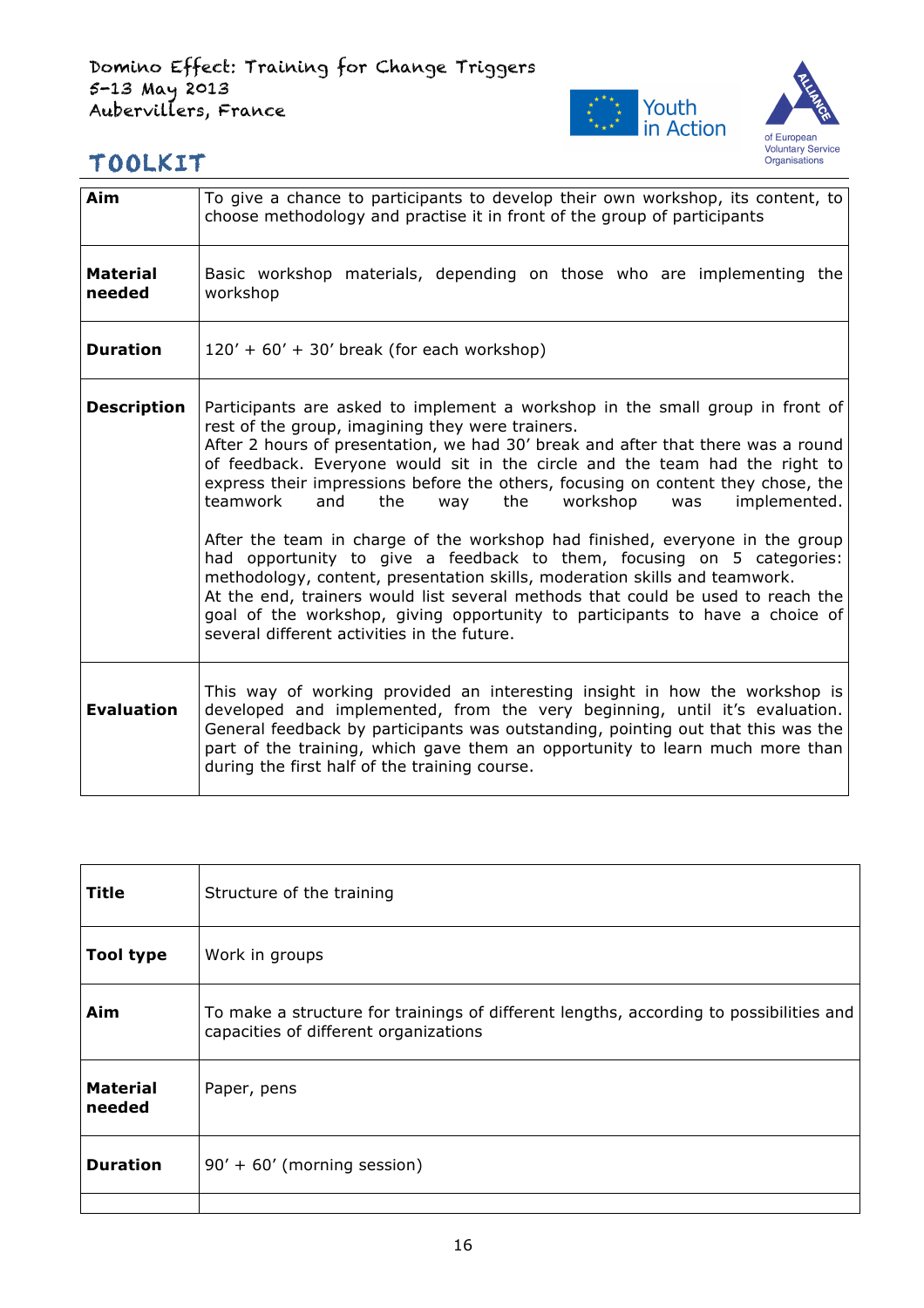

| <b>Description</b> | Participants are asked to get back to their groups in which they developed the<br>workshop and try to create a programme for a full training course of 3, 5 or 7<br>days. For each length, there were two groups working on the programme<br>structure.<br>The following morning, each two groups were sharing their structures with each<br>other and checking what were similarities and differences. Also, we were sharing<br>the ideas how to improve or restructure the programme in order to be coherent |
|--------------------|----------------------------------------------------------------------------------------------------------------------------------------------------------------------------------------------------------------------------------------------------------------------------------------------------------------------------------------------------------------------------------------------------------------------------------------------------------------------------------------------------------------|
| <b>Evaluation</b>  | This exercise turned to be very challenging, due to the fact that lot of<br>organizations have different ways of implementing the training for camp leaders,<br>including different durations of training. This is the reason why we came to<br>conclusion that it would be good to develop as et of minimum requirement for all<br>camp leaders of Alliance member organizations in the following phase of<br>development of the LTTC.                                                                        |

#### Sunday, June 12<sup>th</sup>

First morning session was the continuation of the previous evening's session. It was based on presentation and discussion on different outcomes each group had. The rest of the morning and afternoon was dedicated to the evaluation of the whole training.

| Title                     | General feedback                                                                                                                                                                                                             |
|---------------------------|------------------------------------------------------------------------------------------------------------------------------------------------------------------------------------------------------------------------------|
| <b>Tool type</b>          | <b>Plenary Session</b>                                                                                                                                                                                                       |
| Aim                       | To give feedback to each-other and evaluate each-others achievements                                                                                                                                                         |
| <b>Material</b><br>needed | No materials needed                                                                                                                                                                                                          |
| <b>Duration</b>           | 120'                                                                                                                                                                                                                         |
| <b>Description</b>        | The group was divided into two and each group had one of the trainers in it. At<br>first, everyone gets 15 minutes to make some notes and think what would they<br>like to say to each other, by following feedback rules.   |
| <b>Evaluation</b>         | The feedback session was affected by the different level in experience of the<br>participant, but it went well and it showed how much some of them have grown<br>over the time from Study Session until the last day of TfT. |